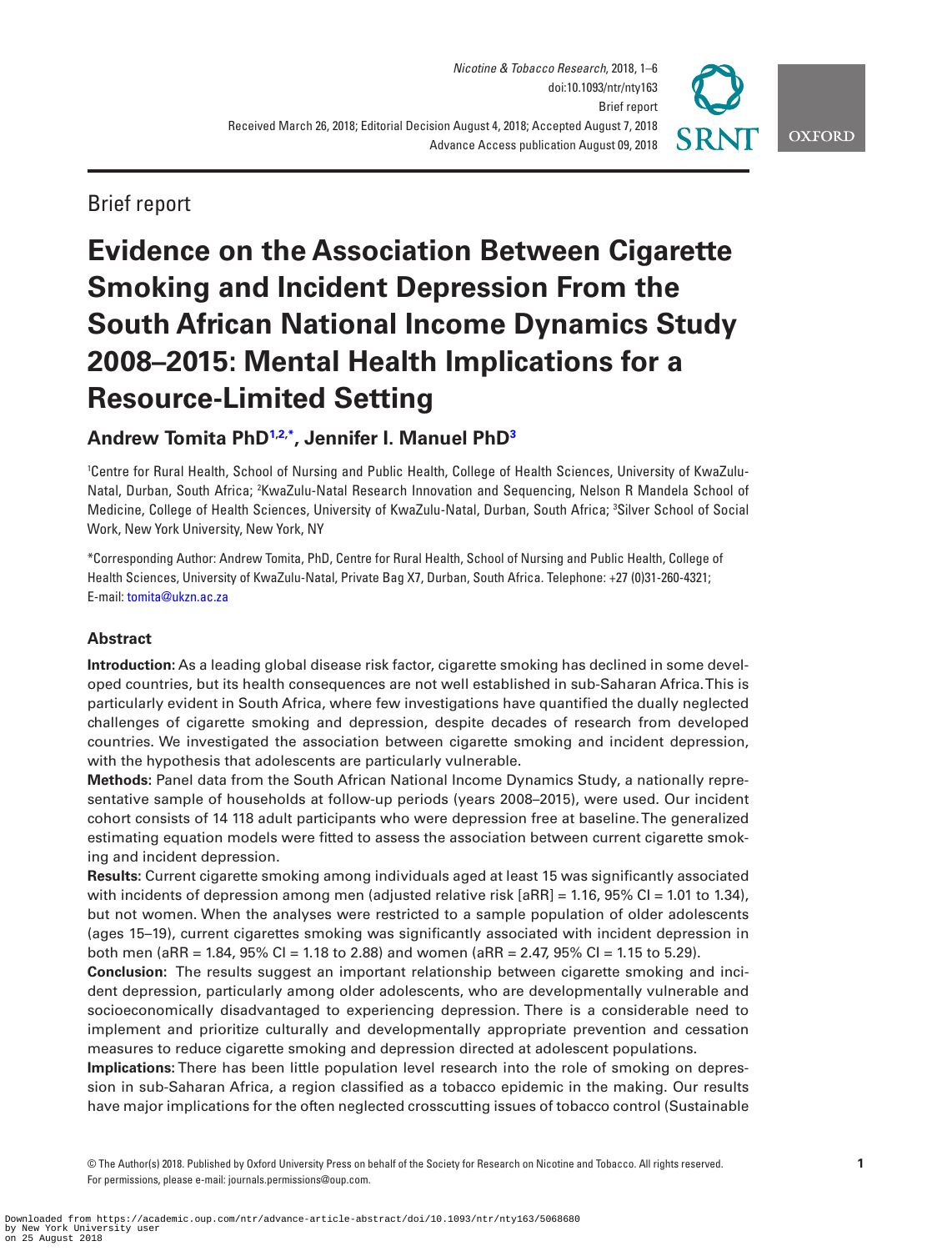Development Goal 3.9) and mental health (Sustainable Development Goal 3.4). They indicate the role of smoking on depression, with the association being particularly pronounced among adolescent who are developmentally vulnerable and socioeconomically disadvantaged, and emphasize the need to implement and prioritize prevention and cessation measures directed at this population.

# **Introduction**

The high occurrence of smoking and mental illness constitutes two major, but often overlooked, public health challenges in South Africa. Tobacco use is arguably one of the leading preventable causes of poor health and premature mortality worldwide, $1,2$  $1,2$  $1,2$  but the shift of the tobacco epidemic to developing countries places the heaviest burden of related illness and death where health services are often not available. Chronic diseases are becoming a major public health challenge for an increasing number of South Africa's citizens, as are mental health problems. In particular, major depression, when untreated, is a debilitating mental disorder that affects large segments of the South Africa population (9.8% lifetime prevalence<sup>3</sup>). The treatment gap in mental health (~75%[4](#page-4-3)) is also considerable in South Africa, and warrants the need to investigate the overlooked consequence of smoking on depression.

There is considerable evidence linking smoking and depression; based on numerous systematic reviews, $5-7$  including the benefits attributed to cigarette smoking cessation on depression, this being comparable to the treatment effect sizes of antidepres-sants.<sup>[8](#page-4-5)</sup> A number of hypotheses have been postulated to explain the relationship between smoking and depression. First, according to the self-medication hypothesis, individuals smoke to alleviate symptoms of depression, suggesting that depression precedes smoking, this being supported by longitudinal studies with adolescent and adult samples.[5,](#page-4-4)[9,](#page-4-6)[10](#page-4-7) A second hypothesis is that smoking leads to depression, which has been suggested in longitudinal studies among adolescents.<sup>11</sup> The specific mechanisms range from the effect of smoking on neurotransmission, which in turn increases the susceptibility to environmental stressors, $12$  to psychological explanations that smoking leads to feeling out of control or sync with norms, and thus leads to depressive symptoms.<sup>11</sup> A third hypothesis suggests a bidirectional relationship between smoking and depression, with smoking initially being used to cope with depressive symptoms, with depression worsening over time.<sup>5[,13](#page-4-10)</sup> Finally, there may be no causal explanation between smoking and depression, but rather common genetic and environmental<sup>[13](#page-4-10)</sup> or confounding factors (eg mistaken withdrawal symptoms for mood symptoms).<sup>[14](#page-4-11)</sup> A recent systematic review reported inconsistent findings about which hypothesis is most strongly supported, and suggests the need for future studies to establish stronger causal inferences.<sup>5</sup>

Despite these findings, there appears to be limited research into the role of cigarette smoking on depression in sub-Saharan Africa, a region classified as a tobacco epidemic in the making[,15](#page-4-12) with little being known regarding its association among previously investigated subgroups,<sup>[16](#page-5-0),[17](#page-5-1)</sup> such as male/female, and adults/adolescents. In this study, we used nationally representative panel data to investigate the hypothesis that cigarette smoking increases the likelihood of subsequent (incident) depression among South Africa adults, with an added emphasis on identifying the detrimental role of smoking on depression among older adolescents.

#### **Methods**

Our study used the South African National Income Dynamics Study (SA-NIDS) data from wave 1 (2008), wave 2 (2010), wave 3 (2012), and wave 4 (2014/2015), this being a longitudinal panel survey of a nationally representative sample of households. As the first national panel study in South Africa, the SA-NIDS provides valuable insight into trends in various aspects of population living conditions and well-being in resource-limited settings. The study design and sampling methods are detailed in the technical report<sup>18</sup> drafted by Southern Africa Labour and Development Research Unit/University of Cape Town, which implanted the SA-NIDS. Briefly, SA-NIDS employs a stratified, two-stage cluster sample design to obtain a nationally representative sample of households. In stage one, 400 of 3000 Primary Sampling Units (PSUs) from Statistics South Africa's Master Sample were selected for inclusion. The PSUs for the SA-NIDS are proportional to strata, based on the Master Sample district PSU allocation, with 400 being randomly selected within the NIDS strata. In stage two, two clusters of 12 dwelling units were selected from each PSU (for a total of 24 dwelling units per PSU). All consenting resident household members (≥age 15) at the selected dwelling units were administered the Adult questionnaires as part of the SA-NIDS study.

Data from the SA-NIDS Adult questionnaires were used for this current study, with older adolescents being classified as those aged 15–19 years, based on the World Health Organization's definition,<sup>19</sup> and individuals aged 20 and above being labeled adults. To better isolate the potential effect of cigarette smoking, and lessen the possibility of reverse causation, our study constructed an incident cohort, consistent with previous studies.[20](#page-5-4) This cohort consisted of those for whom at least two depression risk assessments were available within waves 1–4, with participants positive for significant depressive symptoms at their first observation being excluded. For the incident cohort, we right censored the data, either at the earliest observation at which a participant screened positive, or at the last observation, if the participant did not screen positive for depression. The University of KwaZulu-Natal Biomedical Research Ethics Committee approved the use of SA-NIDS data (BE 111/14).

#### Measures

Incident depression was the main study outcome, and smoking cigarettes the main study exposure, with two variables being required to establish an association. Depression statistics were obtained from the SA-NIDS Adult questionnaire, which included the 10-item abridged version of the Center for Epidemiologic Studies Depression Scale (CES-D), a commonly used psychometric valid/reliable instru-ment<sup>[21](#page-5-5),22</sup> that captures self-reported depression-associated symptoms during the past week. Each of the 10 questions has four possible responses in a Likert format: 0 = rarely/none of the time (less than 1 day);  $1 =$  some/little of the time (1–2 days);  $2 =$  occasionally/moderate amount of time  $(3-4 \text{ days})$ ; and  $3 = \text{almost/all}$  of the time (5–7 days). Depression symptomatology is based on a total score of the 10 questions from the CES-D (Cronbach's  $\alpha$  = 0.73). We dichotomized the CES-D measure using a total score of at least 10 as a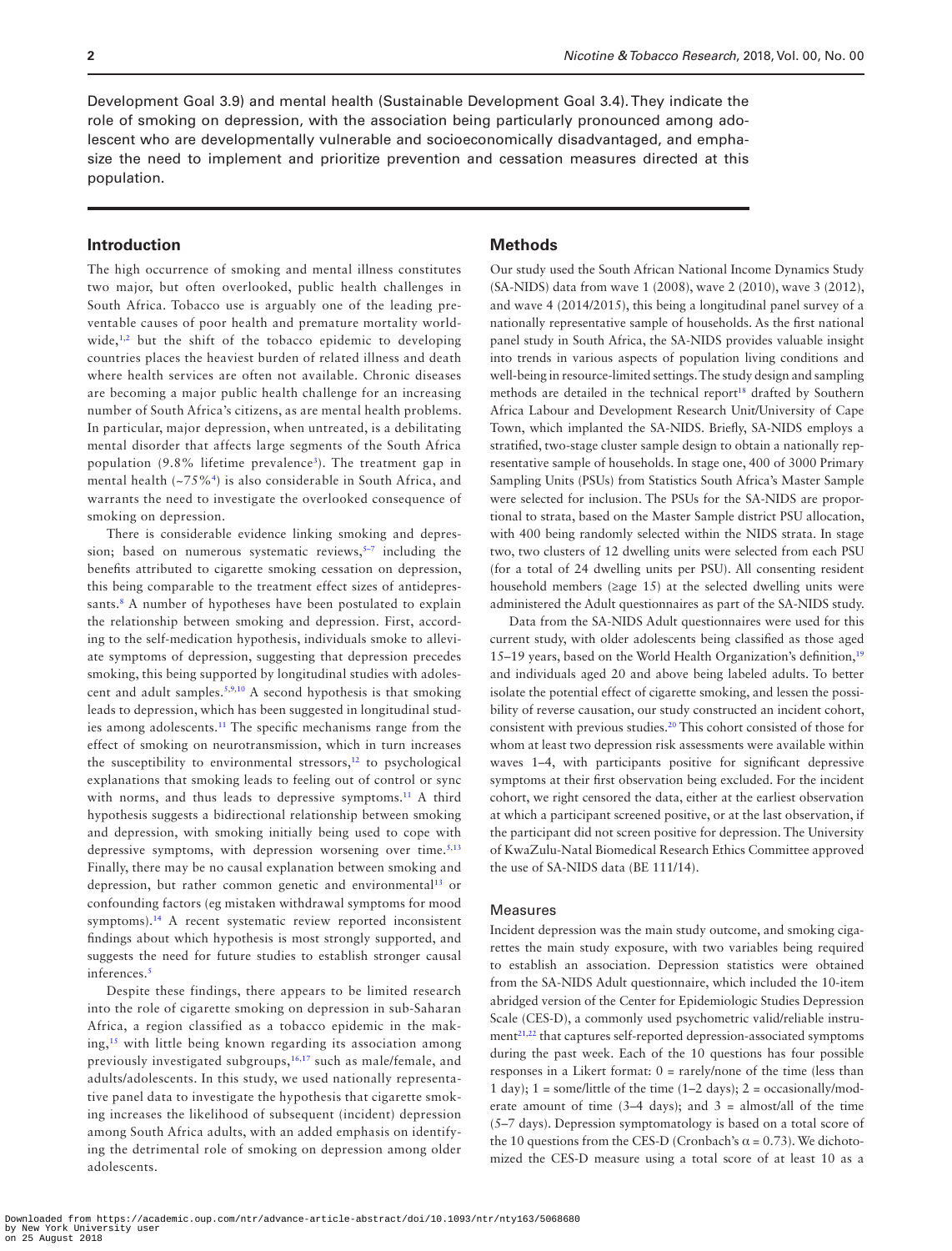cutoff to signify significant depressive symptoms, consistent with a previous study[.23](#page-5-7) The exposure to cigarette smoking was based on a response to a question in each of the SA-NIDS waves 1–4 Adult questionnaires "Do you smoke cigarettes?" to which the participants responded either "Yes" or "No."

#### Statistical Analysis

First, we conducted a descriptive analysis of the participant's sociodemographic and clinical details. Second, we investigated the association between smoking and incident depression by fitting generalized estimating equations with log links, which produces efficient and unbiased estimates for nonlinear data by accounting for the correlation of responses within people who are in panel data.<sup>24</sup> All regression analysis was stratified by sex (models 1–3), with three overarching models being fitted. The first model examined the association between adult cigarettes smoking and depression in all adults of age at least 15. This model was adjusted by race, age categories, marital status, education, employment status, household income, and residence. The second model examined the same associations, but among older adolescent (ages 15–19), whereas the third model only included adults (≥20). Given the nature of the complex survey design in the SA-NIDS, the analyses involving proportion and regressions were adjusted by poststratification weight.

# **Results**

#### Baseline Sociodemographic Characteristics

Our incident cohort consisted of 14 118 participants, their baseline sociodemographic characteristics [[Table 1](#page-2-0)] showing that 52.1% (*n* = 7923) were female, 50.8% were under 30 years old (*n* = 7419), of whom 27.1% (*n* = 4207) were aged 15–19, and 58.2% having never been married ( $n = 8648$ ). Most were African ( $n = 11$  130; 78.8%) and had completed high-school equivalent education  $(n = 9735; 64.4\%).$ 

#### Clinical Characteristics

The prevalence of significant depressive symptoms during followup periods of the incident cohort (ie study participants without depression at baseline) ranged from 20.7% (lowest; second followup period) to 22.8% (highest; third follow-up period). The prevalence of current cigarette smokers of the incident cohort ranged from 18.1% (lowest; baseline period) to 19.6% (highest second follow-up period).

# Cigarettes Smoking and Incident Depression

The results of the adjusted regression [\[Table 2](#page-3-0)] showed that current cigarette smoking was significantly associated with incident

#### <span id="page-2-0"></span>**Table 1.** Baseline sociodemographic characteristics of incident cohort (*N* = 14 118)

|                   |                       | Overall          |      | Current cigarette smokers <sup>a</sup> |      |  |  |
|-------------------|-----------------------|------------------|------|----------------------------------------|------|--|--|
|                   |                       | $\boldsymbol{n}$ | $\%$ | $\it n$                                | $\%$ |  |  |
| Gender            | Male                  | 6195             | 47.9 | 1775                                   | 29.4 |  |  |
|                   | Female                | 7923             | 52.1 | 693                                    | 7.7  |  |  |
| Race/ethnicity    | African               | 11 130           | 78.8 | 1331                                   | 14.3 |  |  |
|                   | Coloured <sup>b</sup> | 2208             | 9.5  | 924                                    | 38.7 |  |  |
|                   | Asian/Indian          | 190              | 2.5  | 38                                     | 17.7 |  |  |
|                   | White                 | 590              | 9.2  | 175                                    | 29.9 |  |  |
| Age category:     | $15 - 19$             | 4207             | 27.1 | 215                                    | 5.0  |  |  |
|                   | $20 - 24$             | 1816             | 12.4 | 309                                    | 16.7 |  |  |
|                   | $25 - 29$             | 1396             | 11.3 | 333                                    | 24.7 |  |  |
|                   | $30 - 34$             | 1150             | 10.7 | 283                                    | 24.8 |  |  |
|                   | $35 - 64$             | 4643             | 33.1 | 1184                                   | 25.7 |  |  |
|                   | $\geq 65$             | 904              | 5.5  | 143                                    | 14.6 |  |  |
| Marital status    | Married               | 3421             | 28.6 | 750                                    | 22.4 |  |  |
|                   | Living with partner   | 1025             | 6.6  | 314                                    | 26.3 |  |  |
|                   | Widow/widower         | 731              | 4.3  | 102                                    | 12.5 |  |  |
|                   | Divorced or separated | 251              | 2.3  | 65                                     | 32.6 |  |  |
|                   | Never married         | 8648             | 58.2 | 1231                                   | 15.0 |  |  |
| Education:        | Less than HS          | 1279             | 6.1  | 241                                    | 19.8 |  |  |
|                   | Completed HS          | 9735             | 64.4 | 1751                                   | 18.2 |  |  |
|                   | Beyond HS             | 3103             | 29.5 | 476                                    | 17.6 |  |  |
| Employment status | Not employed          | 9267             | 61.2 | 1169                                   | 12.7 |  |  |
|                   | Employed              | 4740             | 38.8 | 1279                                   | 26.9 |  |  |
| Household income  | Lowest 20%            | 2586             | 15.8 | 319                                    | 15.0 |  |  |
|                   | Low/Middle 20%        | 3009             | 17.6 | 421                                    | 13.8 |  |  |
|                   | Middle 20%            | 3086             | 19.0 | 579                                    | 17.7 |  |  |
|                   | Middle/High 20%       | 3083             | 21.8 | 679                                    | 21.0 |  |  |
|                   | Highest 20%           | 2354             | 25.8 | 470                                    | 21.0 |  |  |
| Residence         | Rural                 | 7410             | 39.7 | 968                                    | 13.5 |  |  |
|                   | Urban formal          | 5778             | 49.8 | 1339                                   | 22.2 |  |  |
|                   | Urban informal        | 900              | 10.5 | 159                                    | 16.7 |  |  |

<sup>a</sup>n/% for nonsmoker for each row category not displayed due to space limitation. % are adjusted based on poststratification weight to better match population estimates produced by Statistics South Africa. HS = high school.

b The "coloured" is term used by Statistics South Africa[,36](#page-5-9) a South African ethnic label that includes children/descendants from black–white, black-Asian, blackcolored, and white-Asian unions[.37](#page-5-10)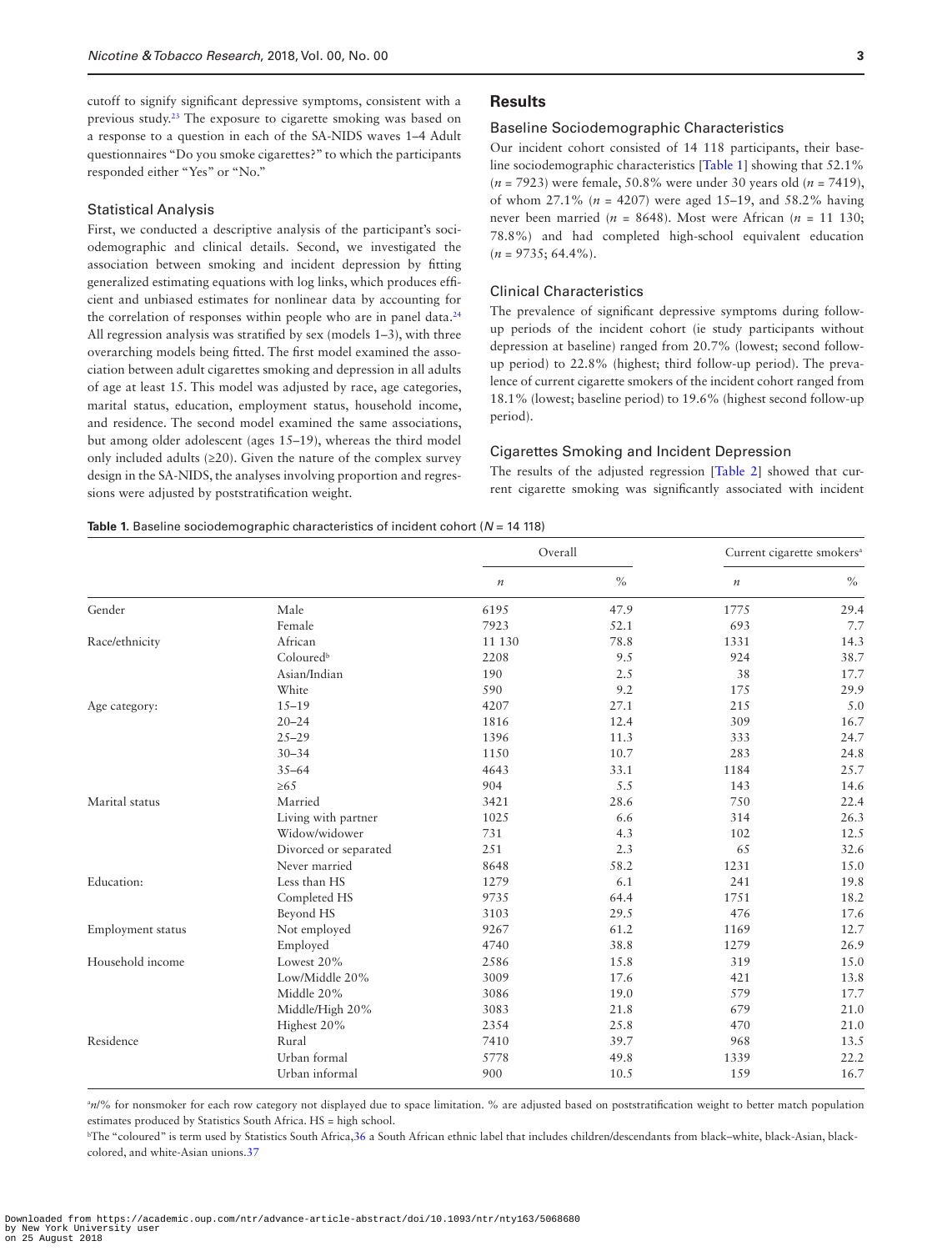|                            |                        | Model 1a<br>(Male; aged $\geq$ 15) |           |             | Model 1b<br>(Female; aged $\ge$ 15) |                     |           | Model 2a (Older<br>adolescent male;<br>ages $15-19$ ) |        |                   |                          | Model 2b (Older<br>adolescent female;<br>ages $15-19$ ) |           |      |             |                                                                                 |        |
|----------------------------|------------------------|------------------------------------|-----------|-------------|-------------------------------------|---------------------|-----------|-------------------------------------------------------|--------|-------------------|--------------------------|---------------------------------------------------------|-----------|------|-------------|---------------------------------------------------------------------------------|--------|
|                            |                        | aRR                                | <b>SE</b> |             | 95% CI                              | aRR                 | <b>SE</b> |                                                       | 95% CI | aRR               | <b>SE</b>                |                                                         | 95% CI    | aRR  | <b>SE</b>   |                                                                                 | 95% CI |
| Race/ethnicity             | [White]                |                                    |           |             |                                     |                     |           |                                                       |        |                   |                          |                                                         |           |      |             |                                                                                 |        |
|                            | African                | 1.89                               | 0.45      | 1.18        | 3.00                                | 1.81                | 0.33      | 1.27                                                  | 2.57   |                   |                          |                                                         |           |      |             |                                                                                 |        |
|                            | Colored <sup>a</sup>   | 1.63                               | 0.41      | 0.99        | 2.67                                | 1.32                | 0.25      | 0.91                                                  | 1.92   |                   |                          |                                                         |           |      |             |                                                                                 |        |
|                            | Asian/Indian           | 1.49                               | 0.57      | 0.71        | 3.14                                | 0.48                | 0.19      | 0.23                                                  | 1.04   |                   |                          |                                                         |           |      |             |                                                                                 |        |
| Age category               | $[15-19]$              |                                    |           |             |                                     |                     |           |                                                       |        |                   |                          |                                                         |           |      |             |                                                                                 |        |
|                            | $20 - 24$              | 1.86                               | 0.22      | 1.47        | 2.35                                | 1.81                | 0.20      | 1.46                                                  | 2.25   |                   |                          |                                                         |           |      |             |                                                                                 |        |
|                            | $25 - 29$              | 2.28                               | 0.30      | 1.76        | 2.97                                | 2.07                | 0.23      | 1.67                                                  | 2.57   |                   |                          |                                                         |           |      |             |                                                                                 |        |
|                            | $30 - 34$              | 1.90                               | 0.29      | 1.42        | 2.55                                | 2.59                | 0.30      | 2.06                                                  | 3.25   |                   |                          |                                                         |           |      |             |                                                                                 |        |
|                            | $35 - 64$              | 2.52                               | 0.32      | 1.96        | 3.25                                | 2.45                | 0.25      | 2.01                                                  | 2.99   |                   |                          |                                                         |           |      |             |                                                                                 |        |
|                            | $\geq 65$              | 3.28                               | 0.58      | 2.31        | 4.64                                | 2.69                | 0.35      | 2.09                                                  | 3.46   |                   |                          |                                                         |           |      |             |                                                                                 |        |
| Marital status             | [Married]              |                                    |           |             |                                     |                     |           |                                                       |        |                   |                          |                                                         |           |      |             |                                                                                 |        |
|                            | Living with<br>partner | 0.91                               | 0.13      | $0.69$ 1.20 |                                     |                     |           | 1.06 0.12 0.85 1.33                                   |        |                   |                          |                                                         |           |      |             |                                                                                 |        |
|                            | Widow/widower          | 1.43                               | 0.28      | 0.97        | 2.11                                | 1.39                | 0.13      | 1.15                                                  | 1.68   |                   |                          |                                                         |           |      |             |                                                                                 |        |
|                            | Divorced/<br>separated | 1.17                               | 0.31      | 0.69        | 1.97                                | 1.15                | 0.19      | 0.84                                                  | 1.58   |                   |                          |                                                         |           |      |             |                                                                                 |        |
|                            | Never married          | 1.31                               | 0.13      |             | 1.08 1.60                           | 1.31 0.09           |           | 1.14 1.51                                             |        |                   |                          |                                                         |           |      |             |                                                                                 |        |
| Education                  | [Less than HS]         |                                    |           |             |                                     |                     |           |                                                       |        |                   |                          |                                                         |           |      |             |                                                                                 |        |
|                            | Completed HS           | 1.01                               | 0.10      | 0.83        | 1.22                                | 0.95                | 0.07      | 0.81                                                  | 1.11   |                   |                          |                                                         |           |      |             |                                                                                 |        |
|                            | Beyond HS              | 0.93                               | 0.12      | 0.73        | 1.19                                | 0.77                | 0.08      | 0.63                                                  | 0.93   |                   |                          |                                                         |           |      |             |                                                                                 |        |
| Employment status          | Not employed           |                                    |           |             |                                     |                     |           |                                                       |        |                   |                          |                                                         |           |      |             |                                                                                 |        |
|                            | Employed               | 0.89                               | 0.07      |             | $0.76$ 1.04                         | 0.92 0.06 0.81 1.05 |           |                                                       |        |                   | 1.65 0.49 0.92 2.95 1.65 |                                                         |           |      | 0.55 0.86   |                                                                                 | 3.17   |
| Household income           | [Lowest $20\%$ ]       |                                    |           |             |                                     |                     |           |                                                       |        |                   |                          |                                                         |           |      |             |                                                                                 |        |
|                            | Low/Middle 20%         | 0.87                               | 0.09      | 0.72        | 1.06                                | 0.90                | 0.07      | 0.78                                                  | 1.05   | 1.30              | 0.29                     | 0.84                                                    | 2.01      | 1.36 | 0.34        | 0.83                                                                            | 2.21   |
|                            | Middle 20%             | 0.70                               | 0.07      | 0.57        | 0.85                                | 0.90                | 0.07      | 0.78                                                  | 1.05   | 0.87              | 0.23                     | 0.51                                                    | 1.48      | 0.90 | 0.24        | 0.54                                                                            | 1.51   |
|                            | Middle/High 20%        | 0.65                               | 0.07      | 0.53        | 0.81                                | 0.91                | 0.07      | 0.78                                                  | 1.07   | 1.41              | 0.37                     | 0.84                                                    | 2.36      | 1.47 | 0.40        | 0.86                                                                            | 2.51   |
|                            | Highest 20%            | 0.58                               | 0.07      | 0.46        | 0.73                                | 0.73                | 0.07      | 0.60                                                  | 0.89   | 0.87              | 0.25                     | 0.50                                                    | 1.51      | 0.87 | 0.27        | 0.48                                                                            | 1.59   |
| Residence                  | [Rural]                |                                    |           |             |                                     |                     |           |                                                       |        |                   |                          |                                                         |           |      |             |                                                                                 |        |
|                            | Urban formal           | 1.21                               | 0.08      | 1.06        | 1.38                                | 1.30                | 0.07      | 1.17                                                  | 1.44   | 0.88              | 0.18                     | 0.60                                                    | 1.31      | 1.03 | 0.19        | 0.71                                                                            | 1.48   |
|                            | Urban informal         | 1.28                               | 0.13      | 1.05        | 1.56                                | 1.14 0.10 0.96      |           |                                                       | 1.35   | $0.72 \quad 0.23$ |                          | 0.39                                                    | 1.35 0.78 |      | $0.24$ 0.43 |                                                                                 | 1.44   |
| Currently cigarette<br>use | [No]                   |                                    |           |             |                                     |                     |           |                                                       |        |                   |                          |                                                         |           |      |             |                                                                                 |        |
|                            | Yes                    |                                    |           |             |                                     |                     |           |                                                       |        |                   |                          |                                                         |           |      |             | 1.16 0.08 1.01 1.34 1.17 0.15 0.91 1.51 1.84 0.42 1.18 2.88 2.47 0.96 1.15 5.29 |        |

<span id="page-3-0"></span>**Table 2.** Adjusted regression models on incident depression outcome

a The "coloured" is term used by Statistics South Africa[,36](#page-5-9) a South African ethnic label that includes children/descendants from black–white, black-Asian, blackcolored, and white-Asian unions.<sup>37</sup> Bolded number means *P* <.05. The regression model adjusted based on poststratification weight (from final observation of the individual panel) to reflect more recent population estimates produced by Statistics South Africa. HS = high school; aRR = adjusted relative risk; SE = standard error; CI = confidence interval.

depression outcome among men aged at least 15 (model 1a: adjusted relative risk  $[aRR] = 1.16, 95\% \text{ CI} = 1.01 \text{ to } 1.34$ , but not women (model 1b). Black Africans, older, widow/widower or never married, lower household quintile income, and residents from formal urban area had significantly increased risk of incident depression in both adult men (model 1a) and women (model 1b). When the analyses were restricted to the older adolescent subsample population, current cigarette smoking was significantly associated with incident depression outcome in both men (model 2a: aRR = 1.84, 95% CI = 1.18 to 2.88) and women (model 2b: aRR = 2.47, 95%  $CI = 1.15$  to 5.29). A subsample analysis of the adult sample population yielded similar results to model 1, where the significant risk of incident depression due to current cigarette smoking was detected in men (a $RR = 1.15$ , 95% CI = 1.01 to 1.33), but not women (results not shown in [Table 2](#page-3-0) due to space limitation).

## **Discussion**

Current cigarette smoking among individuals aged at least 15 was significantly associated with incidents of depression among men, but not women. When the analyses were restricted to a sample of older adolescents (ages 15–19), current smoking of cigarettes was significantly associated with incident depression in both men and women. When untreated, depression is a debilitating disorder, with our findings highlighting the overlooked consequence of smoking on mental health outcomes in South Africa.

Our findings are consistent with the research that supports the hypothesis that cigarette smoking increases the likelihood of subsequent depression. In a recent systematic review of 51 studies investigating the association of smoking and later depression, the majority reported findings that support this hypothesis.<sup>14</sup> Although the underlying mechanisms are unclear, the hypothesis is based on the premise that prolonged nicotine alters the neurochemicals in the regulatory systems, which may in turn make it difficult to regulate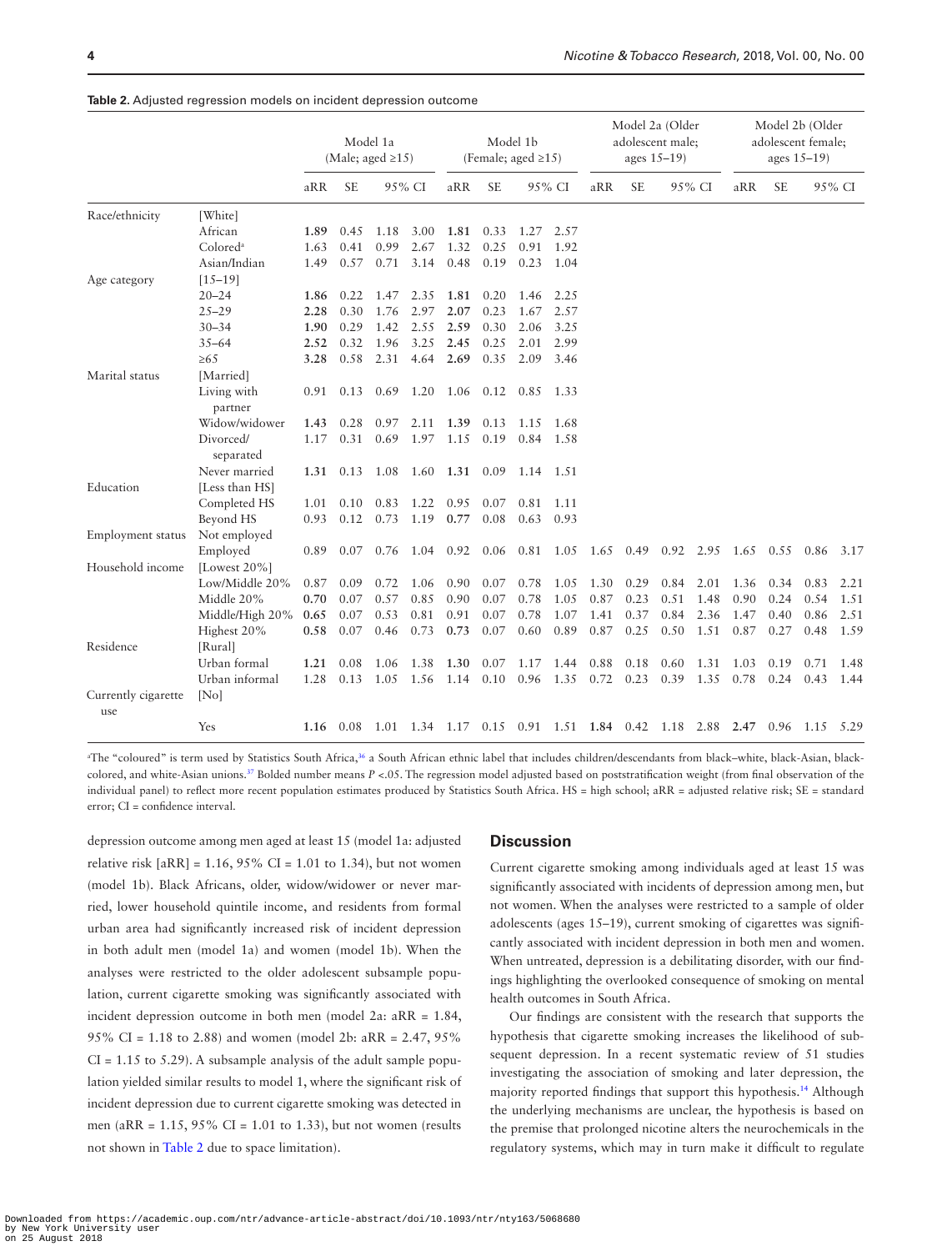stress or emotions.[25,](#page-5-11)[26](#page-5-12) Other potential mechanisms that may explain the pathway between smoking and depression are environmental or psychosocial problems. Albers and Biener<sup>27</sup> found that rebelliousness (ie measured by several domains of problem behaviors) explained approximately 15% of the variation in the association between adolescent smoking and subsequent depression in young adulthood. Environmental factors, such as neighborhood social capital<sup>[28](#page-5-14)</sup> and violence,<sup>[29](#page-5-15)</sup> may also be important mechanisms to consider, given their significant association with depression and other poor health outcomes.[30](#page-5-16)[,31](#page-5-17) Our study found subgroup differences in sex worth noting, with a notable link between cigarettes smoking and depression in adolescent males/female as well as adult males, but not in adult females. Further studies are needed to explore the potential mechanisms that help to explain the diminishing effect of cigarettes smoking on depression in adult women.

Our results have major implications for the often neglected crosscutting issues of tobacco use (Sustainable Development Goal  $3.9^{32}$ ) and mental health (Sustainable Development Goal  $3.4^{32}$ ) in sub-Saharan African countries. As supported by the *theory of fundamental causes*, which helps to explain the chronic persistence of socioeconomic disparity, despite advances in medical knowledge to prevent risks and treat certain conditions,<sup>33</sup> the consequence of smoking on depression remains heavily concentrated among the most socioeconomically disadvantaged (ie young) where poverty remains the highest in South Africa.<sup>34</sup> The key to reducing inequality, according to the theory,<sup>35</sup> is to reduce disparities in essential socioeconomic resources (eg knowledge, power, and social connections), which individuals from vulnerable groups lack, to enable them to protect and improve their health. Given the limited health services infrastructure in many developing countries, our findings highlight the need to implement cigarette smoking prevention and cessation approaches to reduce their use and treat depression, particularly prioritizing vulnerable groups, who often lack access to relating health education, or adequate support and resources to enable them to stop.

The conclusions drawn from this analysis should be interpreted with caution, first, as our depression outcome was based on self-reported depressive symptoms, with no information related to a formal diagnosis. Second, there was only one cigarette smoking measure available with a sufficiently high response rate to undertake this study. Third, we did not examine the role of other potentially causal factors of depression or nicotine/tobacco products aside from cigarettes, which limits our ability to isolate the unique effect of smoking. Notwithstanding these limitations, in summary, we found that cigarette smoking increases the likelihood of subsequent (incident) depression among South African adults, particularly older adolescents, who are developmentally and socioeconomically vulnerable to depression. Longitudinal research using birth cohorts or different methodologies (eg Mendelian randomization) would allow for making stronger causal inferences. Studies are needed to identify evidence-based and culturally and developmentally tailored cigarette smoking prevention/cessation measures for at-risk South African adolescents, which can be applied to vulnerable populations across sub-Saharan African countries.

# **Funding**

The first author was supported by South African Medical Research Council Flagship grant (MRC-RFAUFSP-01-2013/UKZN HIVEPI). The second author was supported by National Institutes of Health (K01DA035330). The content is solely the responsibility of the authors and does not necessarily represent the official views of the SA MRC or NIH..

## **Declaration of Interests**

*None declared.*

#### **Acknowledgments**

Our study utilized data from South African National Income Dynamics Study. Waves 1–4 Data: Southern Africa Labour and Development Research Unit. National Income Dynamics Study 2008–2015, Cape Town: Southern Africa Labour and Development Research Unit [producer], 2016. Cape Town: DataFirst [distributor], 2016. Pretoria: Department of Planning Monitoring and Evaluation [commissioner], 2014.

#### **References**

- <span id="page-4-0"></span>1. Forouzanfar MH, Afshin A, Alexander LT, et al. Global, regional, and national comparative risk assessment of 79 behavioural, environmental and occupational, and metabolic risks or clusters of risks, 1990–2015: a systematic analysis for the Global Burden of Disease Study 2015. *Lancet*. 2016;388(10053):1659–1724.
- <span id="page-4-1"></span>2. GBD 2015 Tobacco Collaborators. Smoking prevalence and attributable disease burden in 195 countries and territories, 1990–2015: a systematic analysis from the Global Burden of Disease Study 2015. *Lancet*. 2017;389(10082):1885–1906.
- <span id="page-4-2"></span>3. Herman AA, Stein DJ, Seedat S, Heeringa SG, Moomal H, Williams DR. The South African Stress and Health (SASH) study: 12-month and lifetime prevalence of common mental disorders. *S Afr Med J*. 2009;99(5, pt 2):339–344.
- <span id="page-4-3"></span>4. Seedat S, Williams DR, Herman AA, et al. Mental health service use among South Africans for mood, anxiety and substance use disorders. *S Afr Med J*. 2009;99(5, pt 2):346–352.
- <span id="page-4-4"></span>5. Fluharty M, Taylor AE, Grabski M, Munafò MR. The association of cigarette smoking with depression and anxiety: a systematic review. *Nicotine Tob Res*. 2017;19(1):3–13.
- 6. Mathew AR, Hogarth L, Leventhal AM, Cook JW, Hitsman B. Cigarette smoking and depression comorbidity: systematic review and proposed theoretical model. *Addiction*. 2017;112(3):401–412.
- 7. Chaiton MO, Cohen JE, O'Loughlin J, Rehm J. A systematic review of longitudinal studies on the association between depression and smoking in adolescents. *BMC Public Health*. 2009;9:356.
- <span id="page-4-5"></span>8. Taylor G, McNeill A, Girling A, Farley A, Lindson-Hawley N, Aveyard P. Change in mental health after smoking cessation: systematic review and meta-analysis. *BMJ*. 2014;348:g1151.
- <span id="page-4-6"></span>9. Chaiton MO, Cohen JE, O'Loughlin J, Rehm J. A systematic review of longitudinal studies on the association between depression and smoking in adolescents. *BMC Public Health*. 2009;9:356.
- <span id="page-4-7"></span>10. Boden JM, Fergusson DM, Horwood LJ. Cigarette smoking and depression: tests of causal linkages using a longitudinal birth cohort. *Br J Psychiatry*. 2010;196(6):440–446.
- <span id="page-4-8"></span>11. Choi WS, Patten CA, Gillin JC, Kaplan RM, Pierce JP. Cigarette smoking predicts development of depressive symptoms among U.S. adolescents. *Ann Behav Med*. 1997;19(1):42–50.
- <span id="page-4-9"></span>12. Quattrocki E, Baird A, Yurgelun-Todd D. Biological aspects of the link between smoking and depression. *Harv Rev Psychiatry*. 2000;8(3):99–110.
- <span id="page-4-10"></span>13. Munafò MR, Hitsman B, Rende R, Metcalfe C, Niaura R. Effects of progression to cigarette smoking on depressed mood in adolescents: evidence from the National Longitudinal Study of Adolescent Health. *Addiction*. 2008;103(1):162–171.
- <span id="page-4-11"></span>14. Taylor AE, Fluharty ME, Bjørngaard JH, et al. Investigating the possible causal association of smoking with depression and anxiety using Mendelian randomisation meta-analysis: The CARTA consortium. *BMJ Open*. 2014;4(10):e006141.
- <span id="page-4-12"></span>15. Network of African Science Academies. *Preventing a Tobacco Epidemic in Africa: A Call for Effective Action to Support Health, Social, and Economic Development*. Nairobi, Kenya: Report of the Committee on the Negative Effects of Tobacco on Africa's Health, Economy, and Development; 2014.